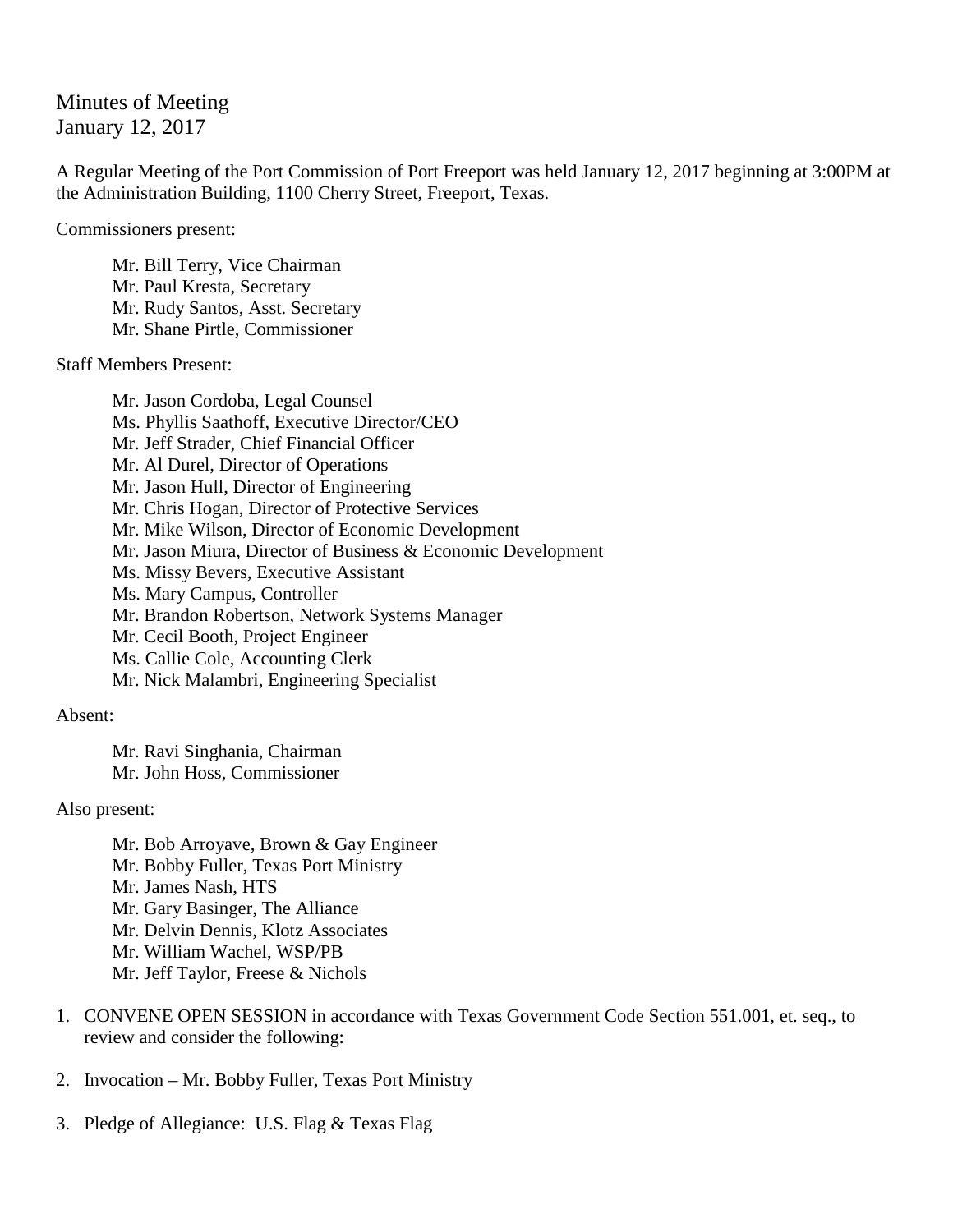- 4. Roll Call. Commissioner Terry noted that both Commissioner Singhania and Commissioner Hoss were absent.
- 5. Safety Briefing Mr. Chris Hogan
- 6. Approval of minutes from the Regular Meeting held December 1, 2016.

A motion was made by Commissioner Kresta to approve the minutes as presented. The motion was seconded by Commissioner Pirtle with all Commissioners present voting in favor of the motion.

7. Receive report from Executive Director/CEO on activities and matters related to administrative affairs. Port tenant updates, USCOE, rail issues, AAPA Committees, leases, contracts, upcoming Port and civic events and other related administrative affairs.

Just before the holidays, Ms. Saathoff along with Jason Hull, Commissioner Hoss and Commissioner Pirtle traveled to Dallas to meet with BG Hill and Col Zetterstrom at the Corps' division offices to review the status of the Freeport Harbor Channel Improvement Project and talk about the upcoming TSP Vertical Team meeting which is set for February 21. State legislature is back in session with over 1400 bills filed thus far. The Port's legislative affair consultants are actively monitoring the session and will begin sending reports as well as attending the next commission meeting to give an update to the Board. Ms. Saathoff added there are bills being filed with regard to heavy haul corridors. Staff will continue to monitor to make sure our corridors are grandfathered and the Port don't lose the advantages it presently has. Upcoming dates include TPA Legislative Reception February 22, Transportation Advocacy Group Legislative Day February 23 and Brazoria County Day March 7. The next meeting of the Brazoria-Fort Bend Rail District is January 20 at 9:00 a.m. On the agenda will be discussion with engineering firms who responded to the request for qualifications for project management as well as considering legislation to help the District achieve its goals of getting the rail built. The regular meeting of the Nexus Group was postponed to January 25 at 2:00 p.m. due to schedule conflicts. Ms. Saathoff noted that Kevin Cadenhead will be at the next Commission meeting to give an update on the annual audit. She added that staff is finalizing the contents of Comprehensive Annual Financial Report 2016 and plan to have it on February's agenda. Vessel activity was busy up until the end of the year with a lot of Ro/Ro carrier and project cargo activity. There has been a lower number of aggregate vessels calling for Vulcan Materials, staff will be looking at the forecast for the year to see if any adjustments need to be made. More will be reported at the next meeting. Ms. Saathoff also reported on new projects and services staff has been working on including going back out for bids for security services with the bid specifications and the evaluation matrix to be reviewed with the Security/Safety Advisory Committee January 17. A pre-bid meeting will be held on the improvements to the EOC building for the Customs Border Protection January 17 at 10:00 a.m. A schedule has been set for the demolition of East End properties with advertising taking place this month, pre-bid January 24, bid opening the 31<sup>st</sup> and award February 9. In addition, the Port is anticipates receiving approval from the UPRR for the Parcel 14 Rail Development project. This approval is necessary to move forward with the project advertisement which will take place in February with anticipated award in March. An update will be given to the Finance Advisory Committee January 26 on the accounting billing software project. Ms. Saathoff also reported that we have an election this year. The two positions up for election are; Position 1, Precinct 1 (At-Large) and Position 2, Precinct 1 (Brazosport). January 18 is the first day for filing and February 17 at 5:00 p.m. is the last day to file. Finally, a CAP meeting will be held this evening at 6:00 p.m. and Jason Hull will be hosting the Southern Brazoria County Traffic & Safety Control Committee January 19 at 10:00 a.m. Commission Pirtle added that an Alliance meeting will also be held January 18.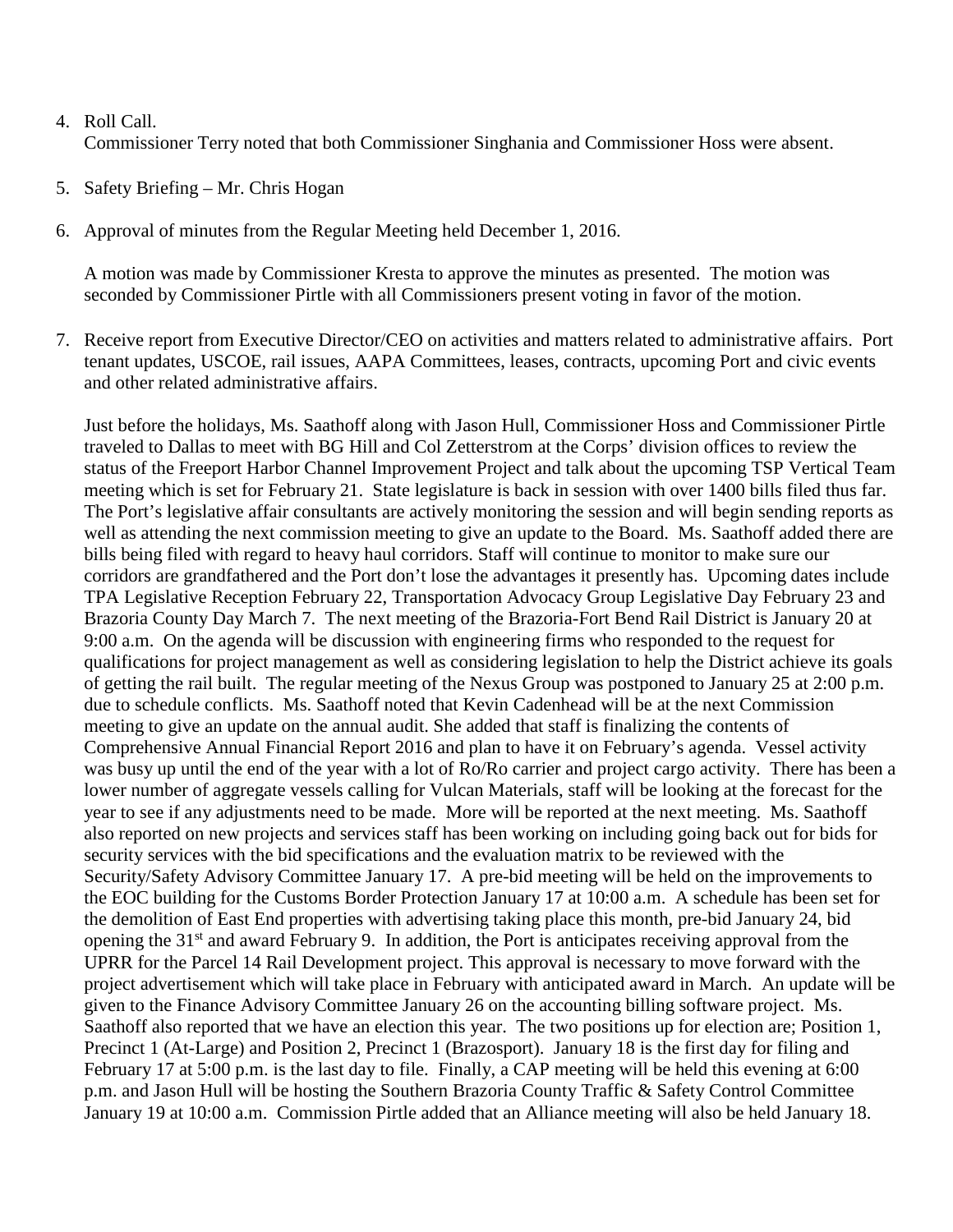8. Receive report from Commissioners on matters related to meetings and conferences attended, Port presentations and other related Port Commission matters.

In addition to attending the Dallas Corps meeting, Commissioner Pirtle reported attending the Canine for Cops meeting January 10.

Commission Santos reported attending the Highway 288 Corridor luncheon along with Commissioners Hoss and Pirtle.

9. Public Comment

There were no comments from the public.

10. Approval of a Professional Services Agreement for the 5<sup>th</sup> Street and FM 1495 Intersection Improvements Project.

Mr. Hull stated that the project involves improving the radius turns at the intersection of 1495 and 5<sup>th</sup> Street to better accommodate the trucks turning down the new improved truck route. It will also include relocating some utilities and drainage. It is staff's recommendation to authorize the Executive Director to execute a Professional Services Agreement with Freese & Nichols in an amount not to exceed \$39,200.

A motion was made by Commissioner Pirtle to approve the agreement. The motion was seconded by Commissioner Santos with all Commissioners present voting in favor of the motion.

11. Approval of the purchase of a truck for Engineering Department.

Mr. Hull stated that this purchase was previously discussed in Committee and based on advice, staff looked at a government purchasing program and also received bids from local dealerships. The bid tab included shows the lowest and best price that met the requirements was submitted by Chastang Ford in Houston in the amount of \$33,696. It is staff's recommendation to accept this low bid. In addition, the vehicle does not come with graphics therefore staff also requests approval of a purchase order not to exceed \$1,000 to purchase the required Port Freeport logo and graphics. After a motion by Commissioner Santos to accept staff's recommendation with the graphics and second by Commissioner Kresta, Commissioner Kresta asked the Board to consider staying local to purchase the vehicle since the bids between the first (Chastang) and second (Gulf Coast) was insignificant . After clarifying the bidding requirements with legal counsel and Mr. Hull, Commissioner Kresta motioned to amend the original motion to stay local and accept Gulf Coast's bid of \$35,392. The motion/amendment was seconded by Commissioner Santos with all Commissioners present voting in favor of the motion. The motion also authorized the additional graphics for the truck.

12. Approval of a Professional Services Agreement for the East End Properties 2017 Project.

Mr. Hull stated this agreement for the asbestos abatement for approximately 22 houses surveyed for asbestos with 19 of them containing such. The agreement is not for the removal of asbestos but to oversee the demolition and required air quality monitoring and paperwork by the State. It is staff's recommendation to authorize the Executive Director to execute a Professional Services Agreement with Rain Bowen Environmental LLC in an amount not to exceed \$80,500.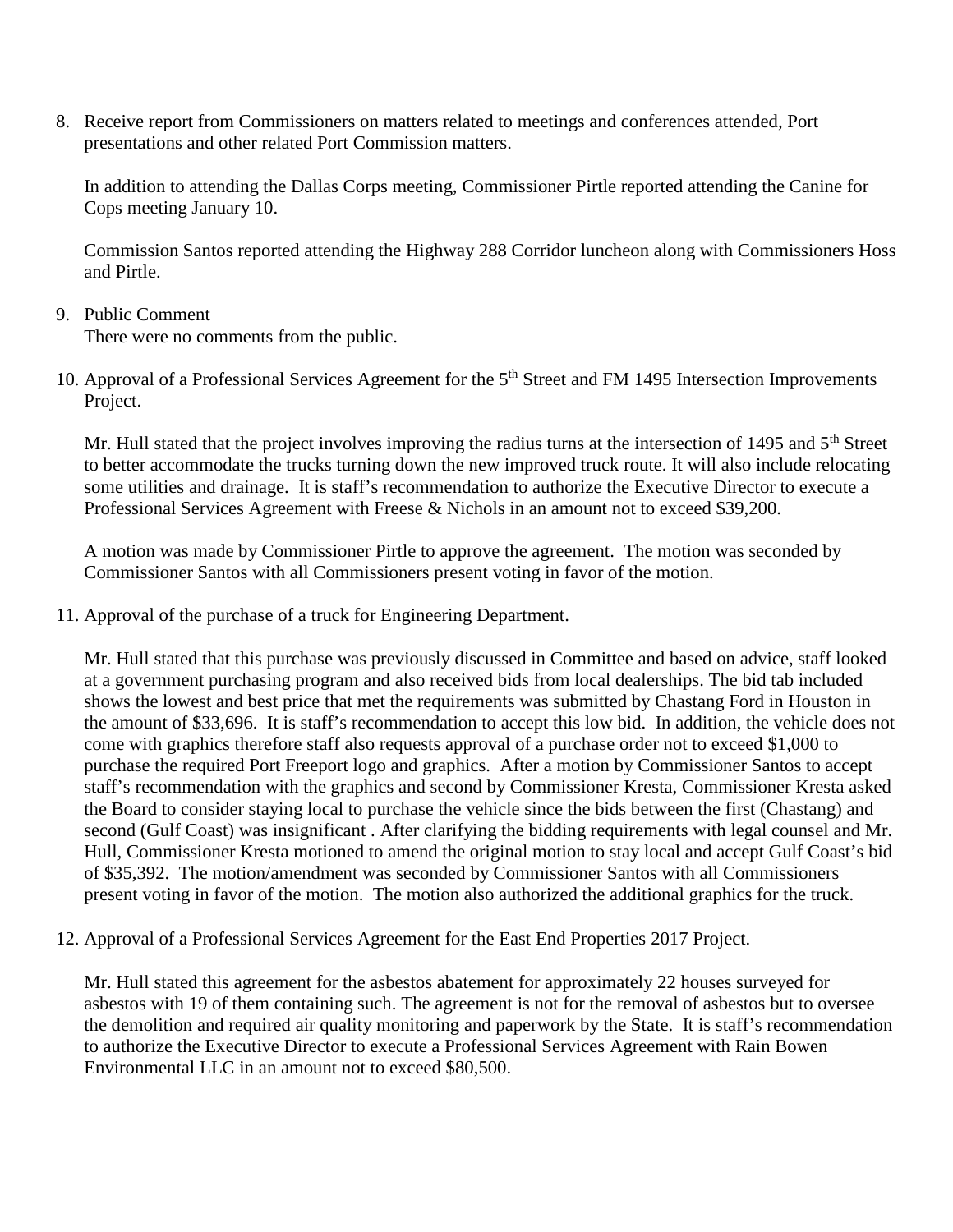A motion was made by Commissioner Pirtle to approve the agreement. The motion was seconded by Commissioner Santos with all Commissioners present voting in favor of the motion.

- Ms. Saathoff requested the Board to move up Item 17 prior to going into Executive Session.
- 13. EXECUTIVE SESSION in accordance with Subchapter D of the Open Meetings Act, Texas Government Code Section 551.001, et. seq., to review and consider the following:
	- A. Under authority of Section 551.071 (consultation with attorney) for discussion regarding:
		- 1. Consultation with attorney regarding purchase contract for property located at 311 E. Broad Street.
		- 2. Consultation with attorney regarding purchase contract for property located at 526 E. Broad Street.
		- 3. Consultation with attorney regarding proposed legislative changes to Chapters 172, 222, 284 and 370 of the Texas Transportation Code.
		- 4. Consultation with attorney regarding matters related to the Lease Agreement between Port Freeport and Mammoet USA South, Inc.
	- B. Under authority of Section 551.072 (deliberation of real property) for discussion regarding:
		- 1. The potential exchange, lease, or value of real property located at Port Freeport, including but not limited to Parcel 31.
		- 2. The potential exchange, lease, or value of real property located at Port Freeport, including but not limited to Parcels 7, 8, 10, 26, and 37.
		- 3. The potential purchase, exchange, lease or value of real property located at Port Freeport, including but not limited to the real property located at and contiguous to Berths 1, 2, 5 and 7.
		- 4. Discussion regarding the potential exchange, lease or value of real property located in Freeport, Texas, including but not limited to the area known as the East End of Freeport and bordered by the following streets: FM 1495; East 2<sup>nd</sup> Street; Terminal Street and East 8<sup>th</sup> Street in Freeport, Texas.
		- 5. The potential exchange, lease, or value of real property located at Port Freeport, including but not limited to Parcels 4, 5, 6, 9, 14, 19, 27, 31, 34, and 38.
- 14. RECONVENE OPEN SESSION to review and consider the following:
- 15. Approval of a purchase contract for property at 311 E. Broad Street.

Mr. Strader stated this item is to approve the purchase of a house in the East End neighborhood in the amount of \$62,000 plus standard closing cost, with exception to any back taxes or curative work under Schedule C of the title commitment, and a realtor fee of 4.5% going to Greg Flaniken as he began the process with this property prior to terminating his services with the Port.

A motion was made by Commissioner Kresta to approve the purchase. The motion was seconded by Commissioner Pirtle with all Commissioners present voting in favor of the motion.

16. Approval of a purchase contract for property at 526 E. Broad Street.

Mr. Strader stated this is also for the purchase of a house in the East End neighborhood in the amount of \$60,000 with standard closing costs with exception to any back taxes or curative work under Schedule C of the title commitment.

A motion was made by Commissioner Kresta to approve the purchase. The motion was seconded by Commissioner Pirtle with all Commissioners present voting in favor of the motion.